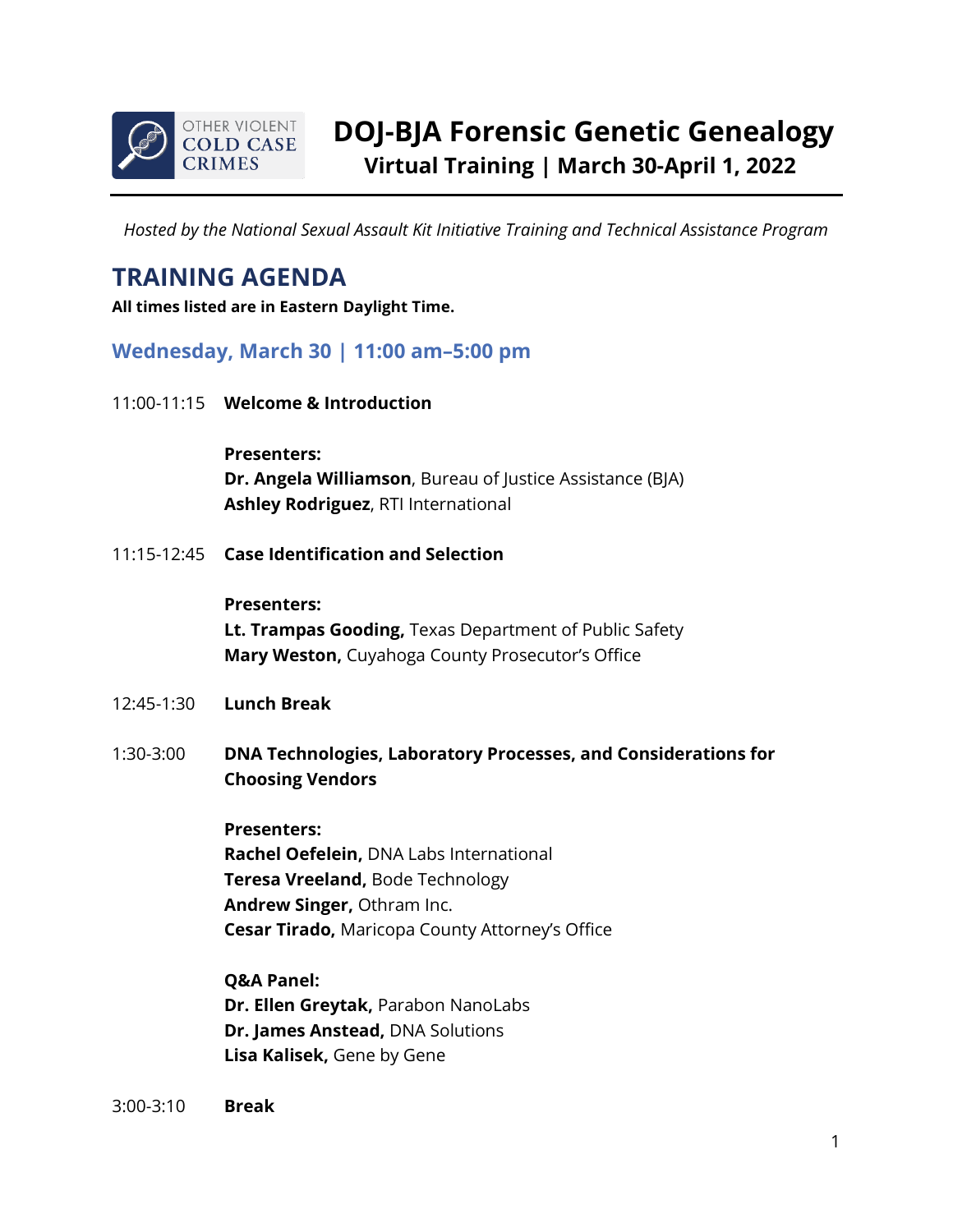### 3:10–4:10 **Genealogy Overview**

**Presenter: Misty Gillis**, Independent Consultant

## 4:10-4:55 **The Role of Advocacy in FGG Cases**

**Presenters: Amy Durall,** International Association of Chiefs of Police (IACP) **Ryan Backmann**, Project: Cold Case

4:55-5:00 **Closing**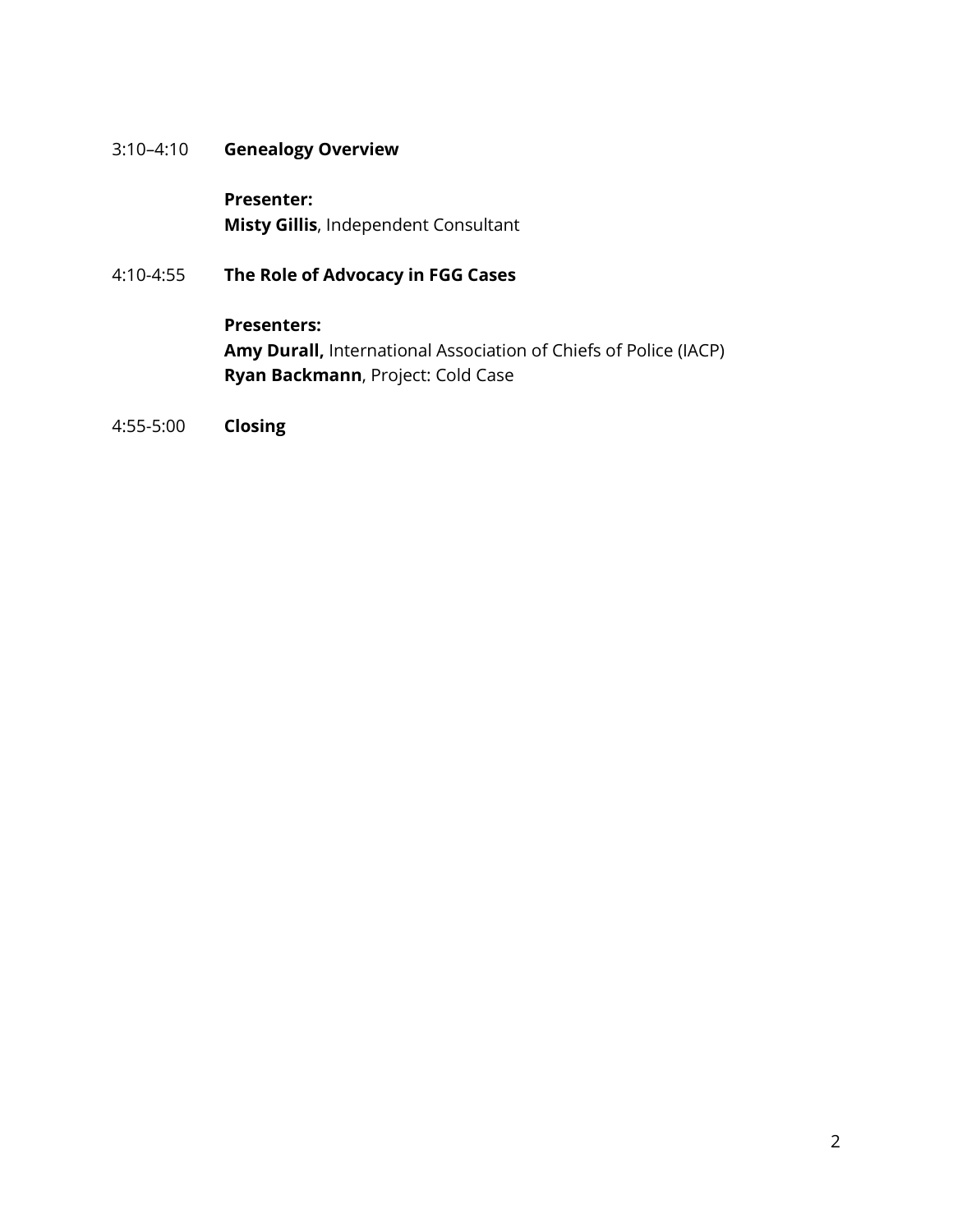# **Thursday, March 31 | 11:00 am–3:15 pm**

|             | 11:00-11:05 <b>Welcome for Day 2</b>                                                                                        |
|-------------|-----------------------------------------------------------------------------------------------------------------------------|
|             | 11:05-11:30 <b>NamUs Resources</b>                                                                                          |
|             | <b>Presenters:</b><br><b>Chuck Heurich, National Institute of Justice (NIJ)</b><br>Dr. Heather McKiernan, RTI International |
|             | 11:30-11:40 FBI Genealogy Program                                                                                           |
|             | <b>Presenter:</b><br>Special Agent (SA) Mark James, Federal Bureau of Investigation (FBI)                                   |
| 11:40-12:30 | Demonstration of GEDmatch PRO™ and FTDNA Tools                                                                              |
|             | <b>Presenter:</b><br>SA Amy Whitman, FBI                                                                                    |
|             | 12:30-1:15    Lunch Break                                                                                                   |
| $1:15-1:45$ | <b>Match Resolution</b>                                                                                                     |
|             | <b>Presenter:</b><br>Staff Operations Specialist (SOS) Stephanie Mellinger, FBI                                             |
| $1:45-2:15$ | <b>Match Interpretation</b>                                                                                                 |
|             | Presenter:<br>SA Mark James, FBI                                                                                            |
| $2:15-2:40$ | <b>Tree Building</b>                                                                                                        |
|             | <b>Presenter:</b><br><b>SOS Stephanie Mellinger, FBI</b>                                                                    |
| 2:40-3:10   | <b>Reference Testing</b>                                                                                                    |
|             |                                                                                                                             |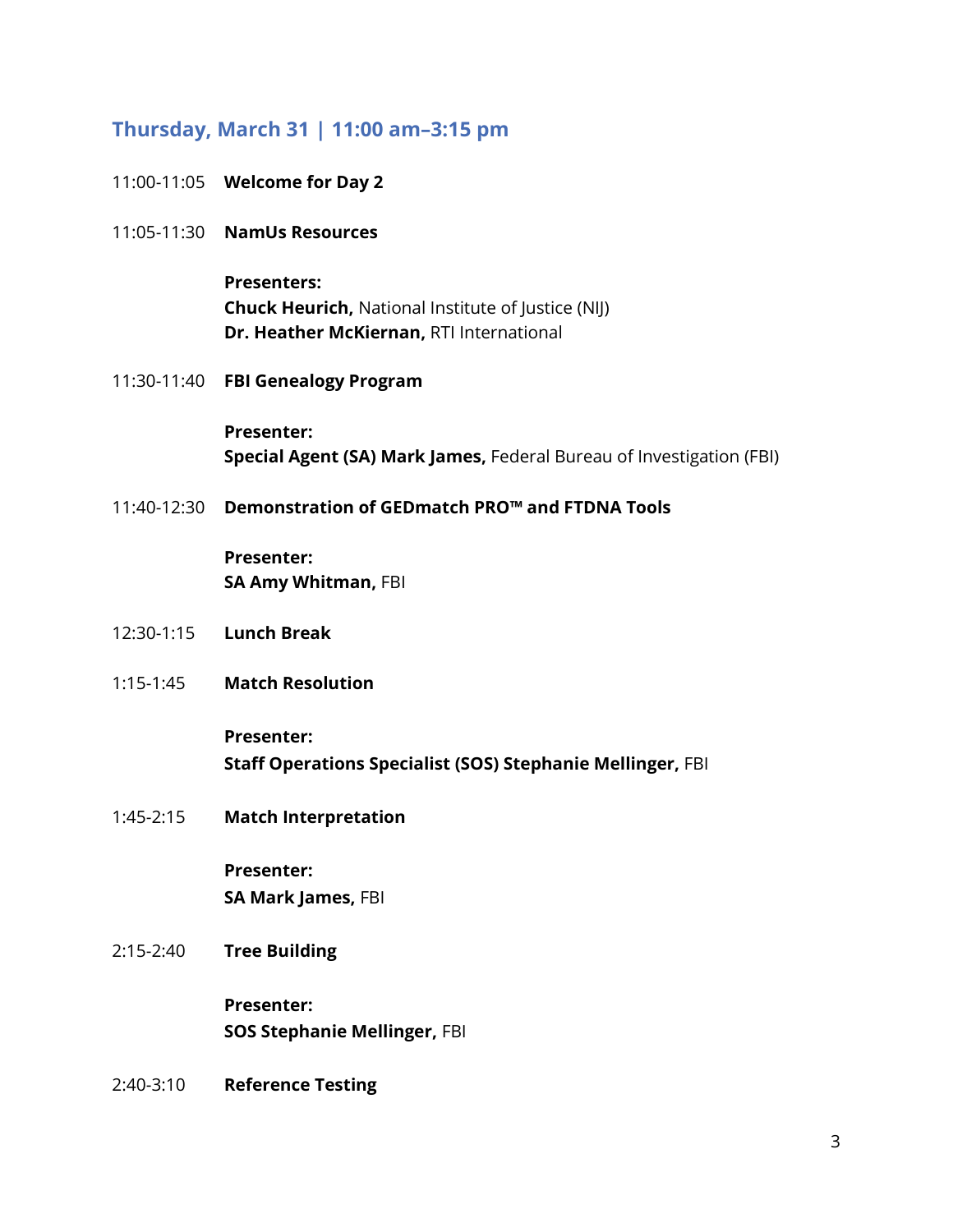**Presenter: SA Sean Regan,** FBI

3:10-3:15 **Closing**